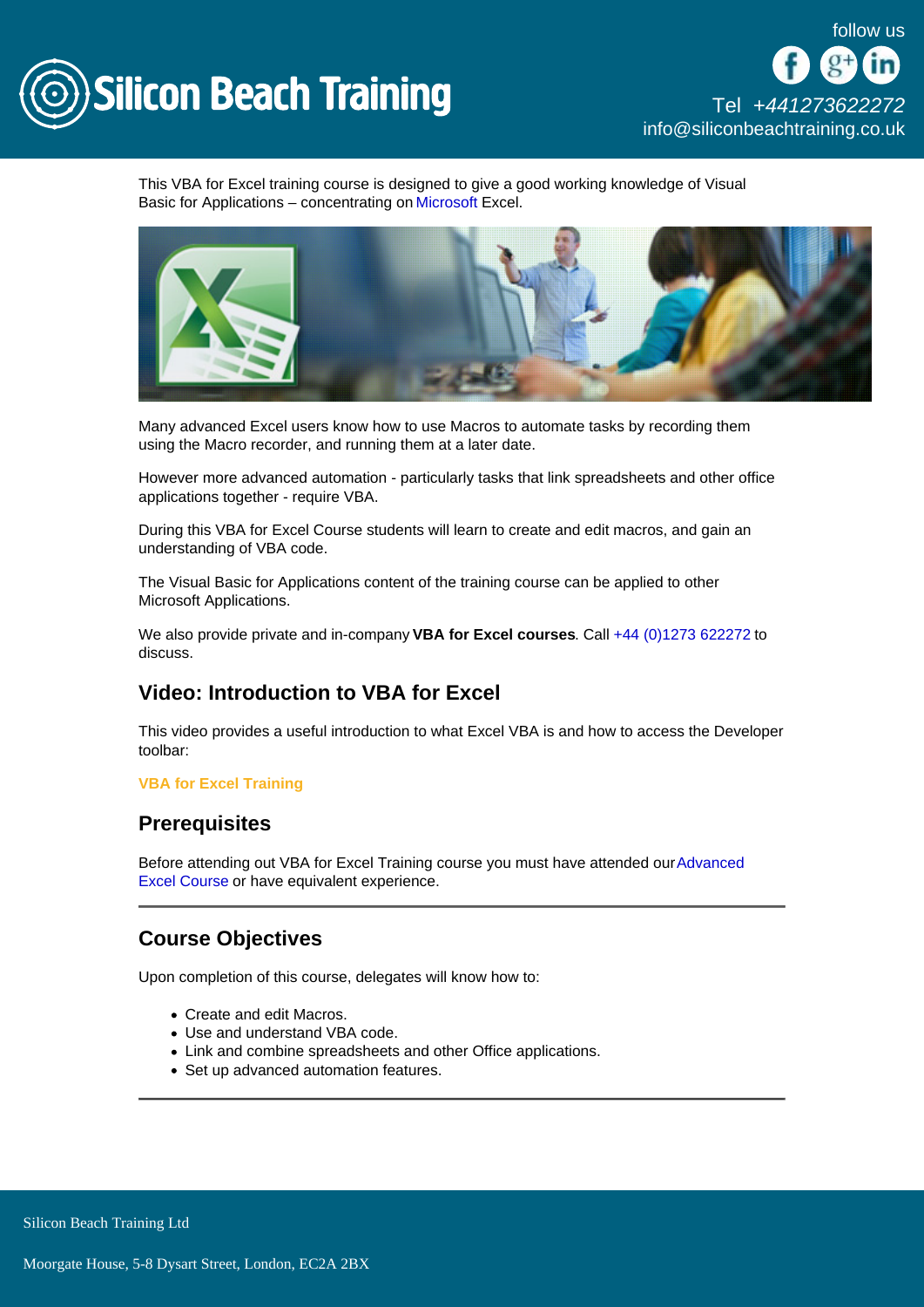

# Creating Record Macros

- Recording & running Macros
- Macros Dialog Box
- Editing a Macro with Visual Basic

### Visual Basic Editor

- Objects, Methods, Properties
- Programming Tools
- The Menu Bar

## Running Code

- Run mode and Design mode
- Running Code from the development environment & the host application

### The Project Explorer

Using the Project Explorer

#### The Properties Window

Changing a Property

#### Using Constants

Excel & Variable Constants

#### Excel Objects

- Objects, Properties and Methods
- Getting & Setting Properties
- Calling Methods
- Passing Arguments
- Singular Objects & Collections of Objects

### Variables

- Dimensioning a variable
- Using variables in routines

Silicon Beach Training Ltd